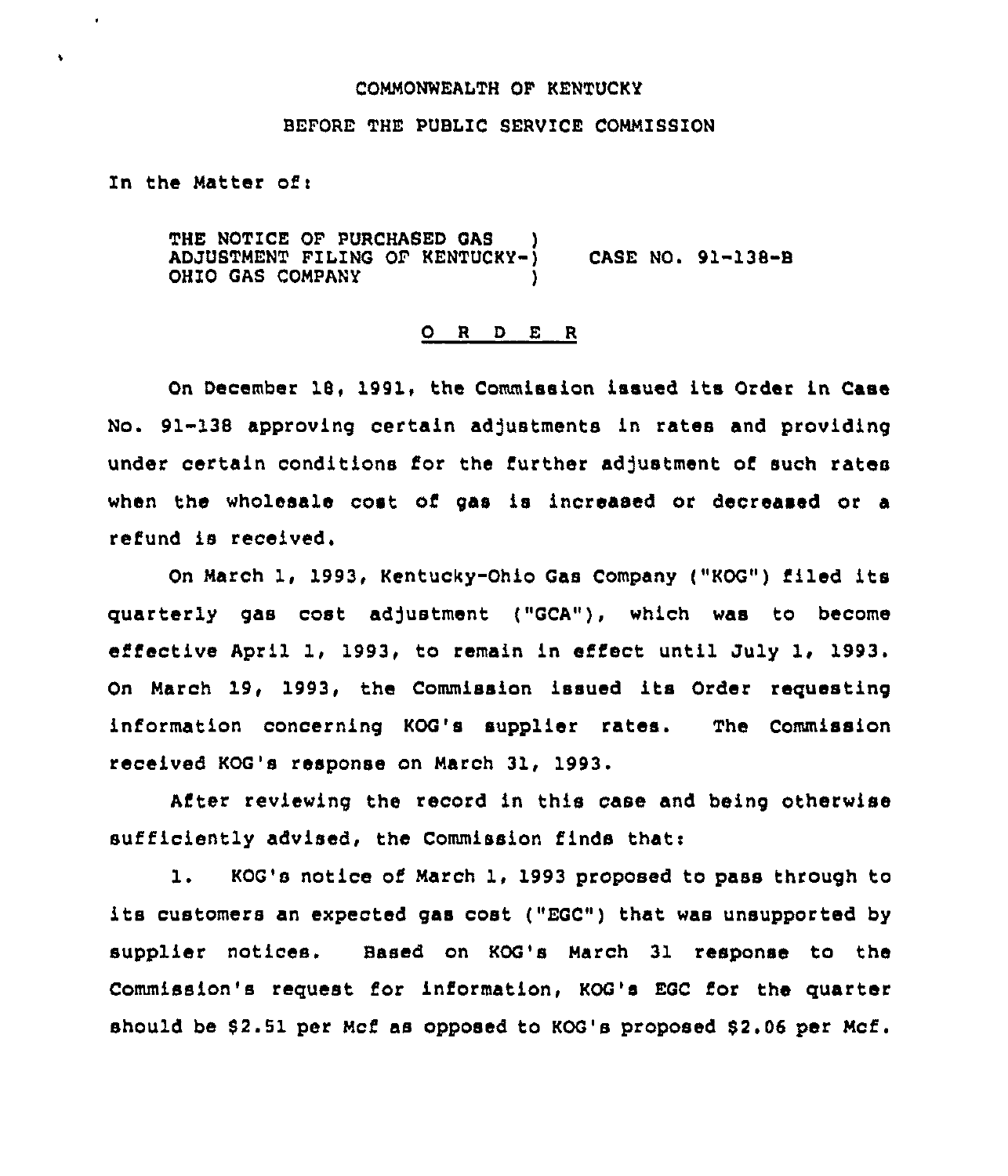2. KOG's notice set out no refund adjustment.

3. KOG's notice set out no current guarter actual adjustment. This adjustment will be available to KOG in its next GCA filing.

4. The effect of the above adjustment is KOG's corrected gas cost recovery rate in the amount of \$2.51 per Mcf, which is an increase of 36 cents per Mcf from KOG's last cost of gas.

5. KOG's corrected adjustment in rates, set out in the Appendix to this Order pursuant to the GCA provisions approved by the Commission in its Order in Case No. 91-138 is fair, Just, and reasonable, in the public interest, and should be effective with service rendered on and after the date of this Order.

IT IS THEREFORE ORDERED that:

 $\bullet$ 

 $\mathbf{r}$ 

1. The rates proposed by KOG be and they hereby are denied.

2. The rates in the Appendix, attached hereto and incorporated herein, are fair, )ust, and reasonable and are approved effective with service rendered on and after the date of this Order.

3. Within <sup>30</sup> days of the date of this Order, KOQ shall file with this Commission its revised tariffs setting out the rates authorized herein.

 $-2-$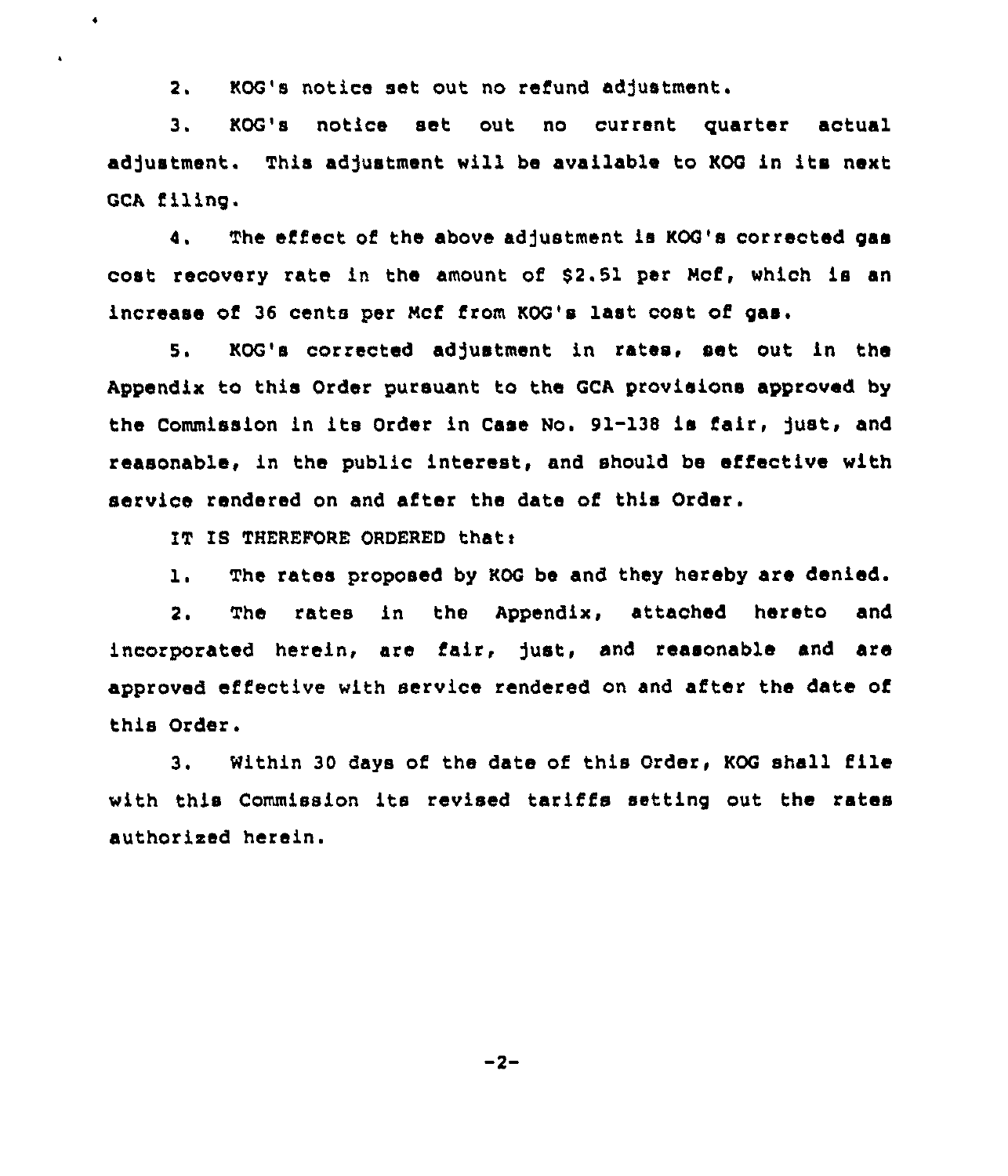Done at Frankfort, Kentuoky, this 22nd day af Apri1, 1993,

PUBLIC SERVICE COMMISSION

n  $\bigodot$ chairmann Thomas (11 Domas CommissIoner ''

ATTEST:

 $\ddot{\phantom{0}}$ 

Executive Director